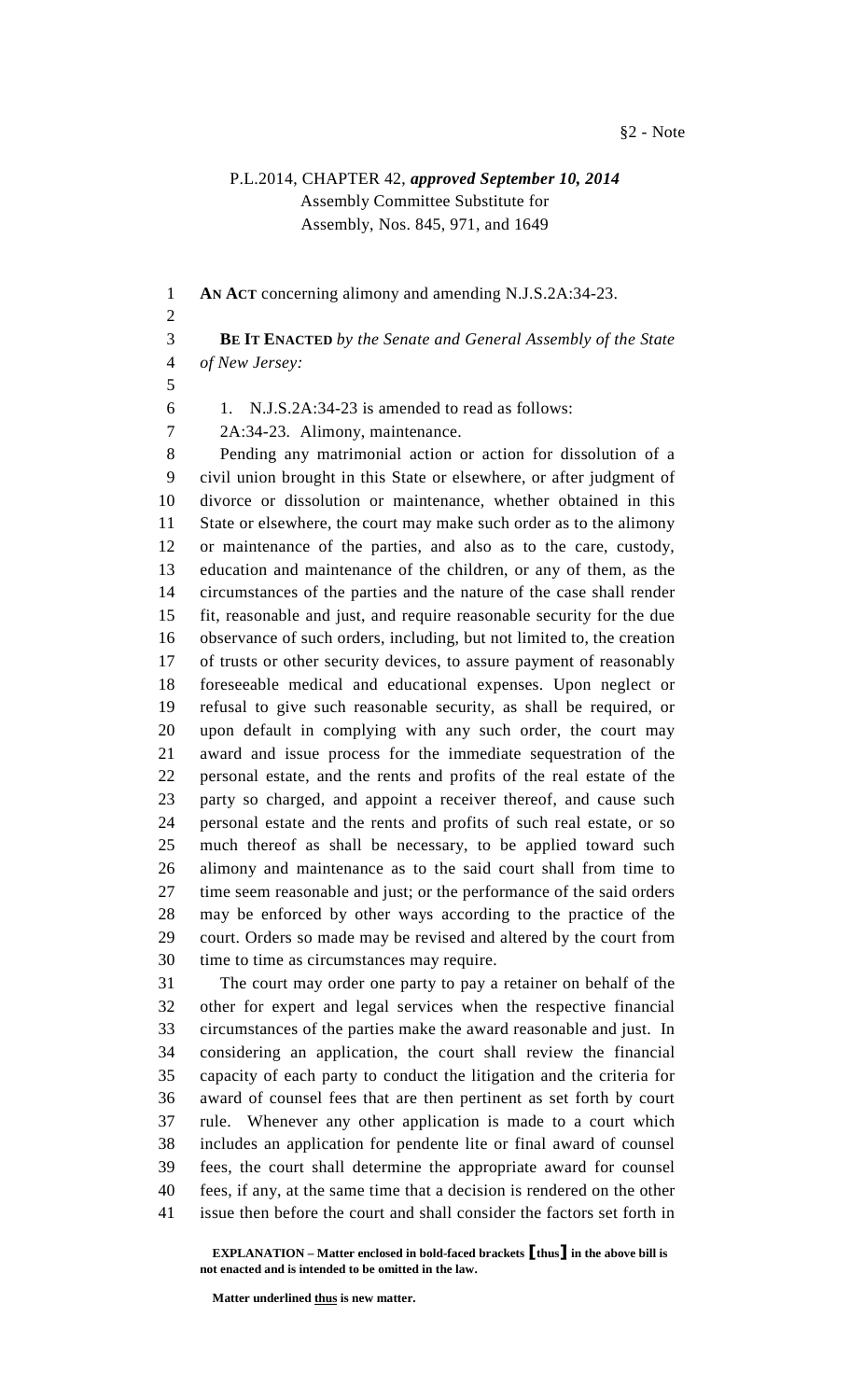$\mathcal{D}$ 

1 the court rule on counsel fees, the financial circumstances of the 2 parties, and the good or bad faith of either party. The court may not 3 order a retainer or counsel fee of a party convicted of an attempt or 4 conspiracy to murder the other party to be paid by the party who 5 was the intended victim of the attempt or conspiracy. 6 a. In determining the amount to be paid by a parent for support 7 of the child and the period during which the duty of support is 8 owed, the court in those cases not governed by court rule shall 9 consider, but not be limited to, the following factors: 10 (1) Needs of the child; 11 (2) Standard of living and economic circumstances of each 12 parent; 13 (3) All sources of income and assets of each parent; 14 (4) Earning ability of each parent, including educational 15 background, training, employment skills, work experience, 16 custodial responsibility for children including the cost of providing 17 child care and the length of time and cost of each parent to obtain 18 training or experience for appropriate employment; 19 (5) Need and capacity of the child for education, including 20 higher education; 21 (6) Age and health of the child and each parent; 22 (7) Income, assets and earning ability of the child; 23 (8) Responsibility of the parents for the court-ordered support of 24 others; 25 (9) Reasonable debts and liabilities of each child and parent; and 26 (10) Any other factors the court may deem relevant. 27 The obligation to pay support for a child who has not been 28 emancipated by the court shall not terminate solely on the basis of 29 the child's age if the child suffers from a severe mental or physical 30 incapacity that causes the child to be financially dependent on a 31 parent. The obligation to pay support for that child shall continue 32 until the court finds that the child is relieved of the incapacity or is 33 no longer financially dependent on the parent. However, in 34 assessing the financial obligation of the parent, the court shall 35 consider, in addition to the factors enumerated in this section, the 36 child's eligibility for public benefits and services for people with 37 disabilities and may make such orders, including an order involving 38 the creation of a trust, as are necessary to promote the well-being of 39 the child. 40 As used in this section "severe mental or physical incapacity" 41 shall not include a child's abuse of, or addiction to, alcohol or 42 controlled substances. 43 b. In all actions brought for divorce, dissolution of a civil 44 union, divorce from bed and board, legal separation from a partner 45 in a civil union couple or nullity the court may award one or more 46 of the following types of alimony: [permanent] open durational 47 alimony; rehabilitative alimony; limited duration alimony or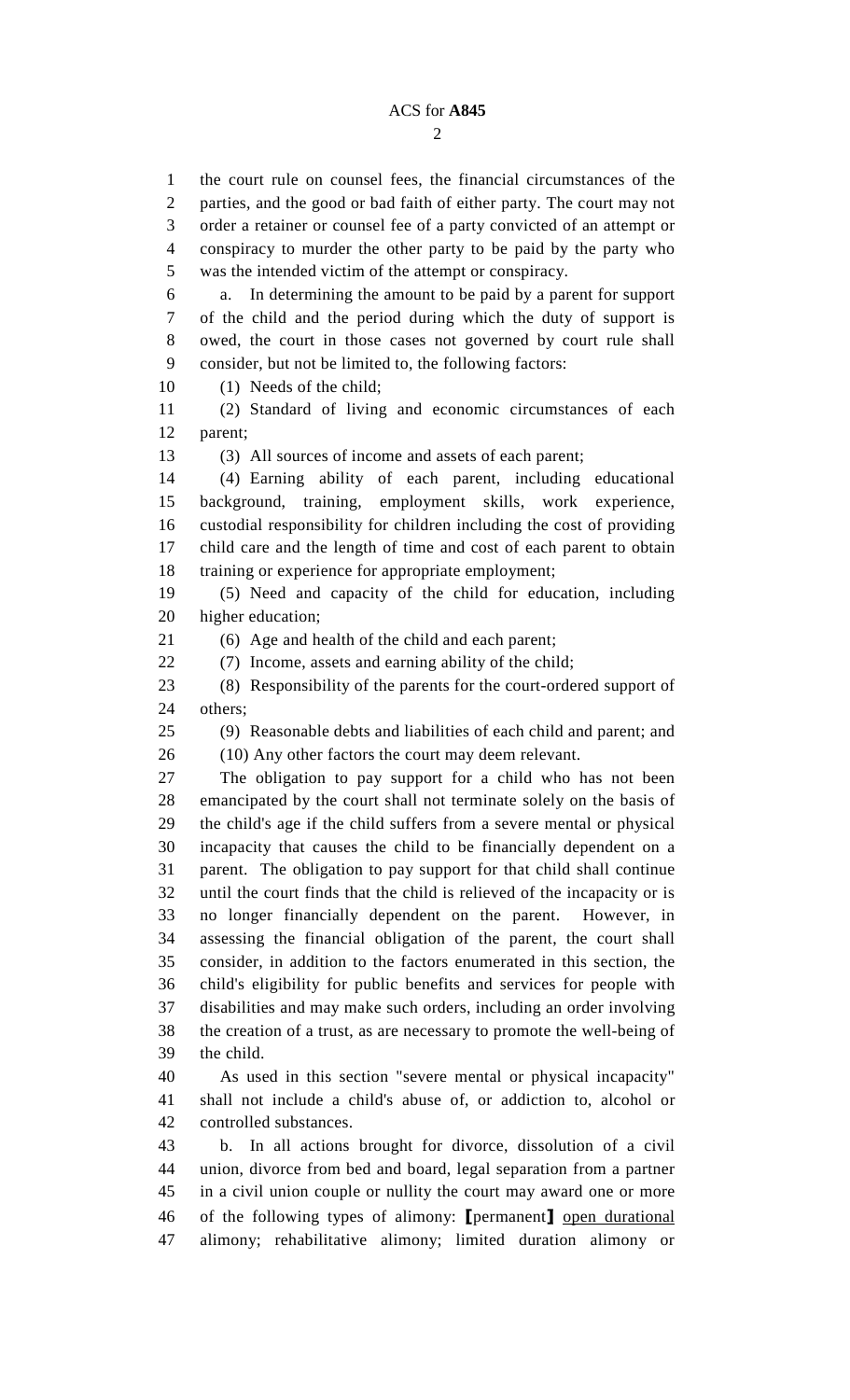1 reimbursement alimony to either party. In so doing the court shall 2 consider, but not be limited to, the following factors: 3 (1) The actual need and ability of the parties to pay; 4 (2) The duration of the marriage or civil union; 5 (3) The age, physical and emotional health of the parties; 6 (4) The standard of living established in the marriage or civil 7 union and the likelihood that each party can maintain a reasonably 8 comparable standard of living, with neither party having a greater 9 entitlement to that standard of living than the other; 10 (5) The earning capacities, educational levels, vocational skills, 11 and employability of the parties; 12 (6) The length of absence from the job market of the party 13 seeking maintenance; 14 (7) The parental responsibilities for the children; 15 (8) The time and expense necessary to acquire sufficient 16 education or training to enable the party seeking maintenance to 17 find appropriate employment, the availability of the training and 18 employment, and the opportunity for future acquisitions of capital 19 assets and income; 20 (9) The history of the financial or non-financial contributions to 21 the marriage or civil union by each party including contributions to 22 the care and education of the children and interruption of personal 23 careers or educational opportunities; 24 (10) The equitable distribution of property ordered and any 25 payouts on equitable distribution, directly or indirectly, out of 26 current income, to the extent this consideration is reasonable, just 27 and fair; 28 (11) The income available to either party through investment of 29 any assets held by that party; 30 (12) The tax treatment and consequences to both parties of any 31 alimony award, including the designation of all or a portion of the 32 payment as a non-taxable payment; 33 (13) The nature, amount, and length of pendente lite support 34 paid, if any; and  $35$   $\left[ (13) \right]$   $(14)$  Any other factors which the court may deem 36 relevant. 37 In each case where the court is asked to make an award of 38 alimony, the court shall consider and assess evidence with respect 39 to all relevant statutory factors. If the court determines that certain 40 factors are more or less relevant than others, the court shall make 41 specific written findings of fact and conclusions of law on the 42 reasons why the court reached that conclusion. No factor shall be 43 elevated in importance over any other factor unless the court finds 44 otherwise, in which case the court shall make specific written 45 findings of fact and conclusions of law in that regard. 46 When a share of a retirement benefit is treated as an asset for 47 purposes of equitable distribution, the court shall not consider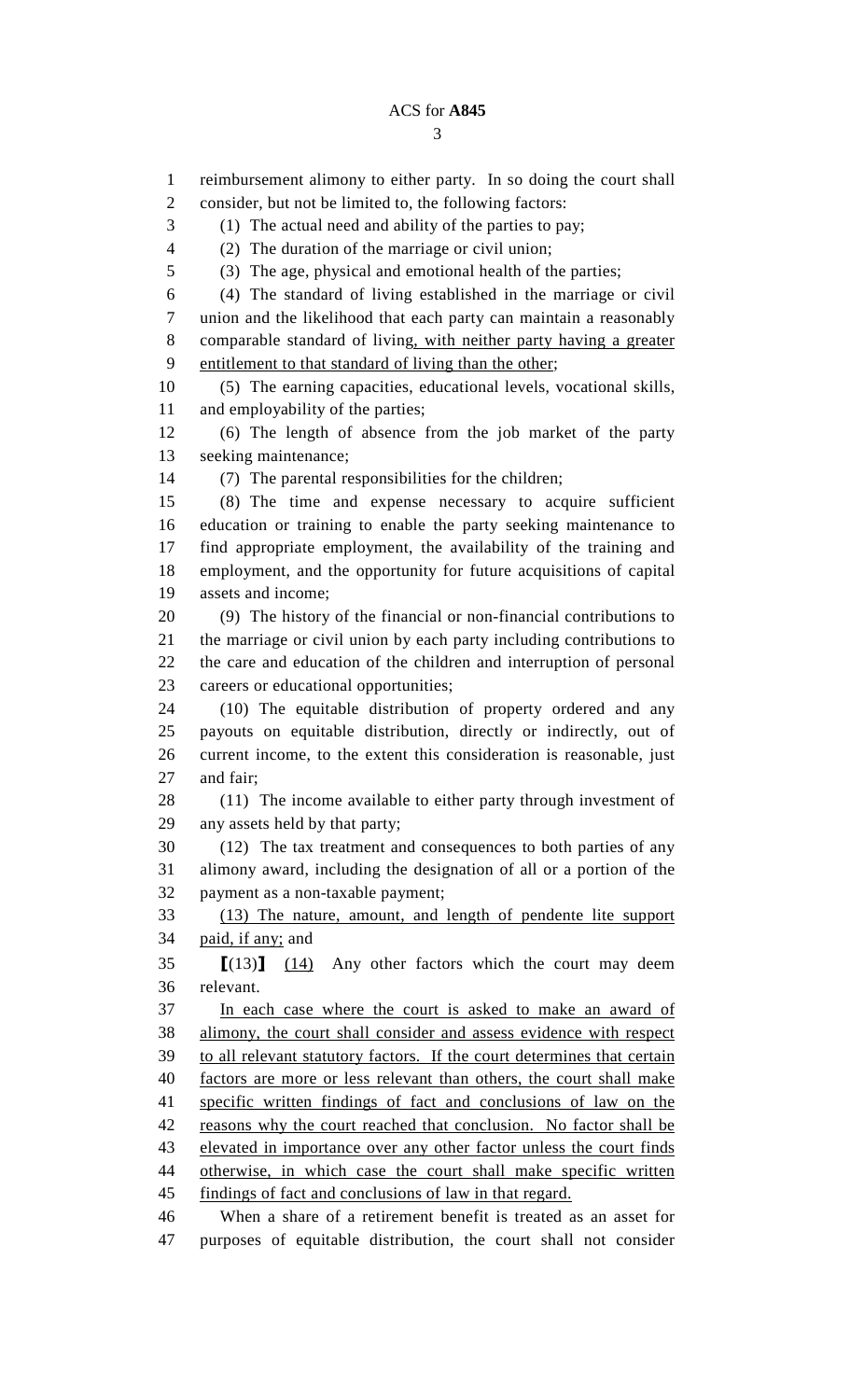$\Delta$ 

1 income generated thereafter by that share for purposes of 2 determining alimony. 3 c. In any case in which there is a request for an award of 4 [permanent] alimony, the court shall consider and make specific 5 findings on the evidence about all of the statutory factors set forth 6 in subsection b. of this section [above factors. If the court 7 determines that an award of permanent alimony is not warranted, 8 the court shall make specific findings on the evidence setting out 9 the reasons therefor. The court shall then consider whether alimony 10 is appropriate for any or all of the following: (1) limited duration; 11 (2) rehabilitative; (3) reimbursement. In so doing, the court shall 12 consider and make specific findings on the evidence about factors 13 set forth above. The court shall not award limited duration alimony 14 as a substitute for permanent alimony in those cases where 15 permanent alimony would otherwise be awarded]. 16 For any marriage or civil union less than 20 years in duration, 17 the total duration of alimony shall not, except in exceptional 18 circumstances, exceed the length of the marriage or civil union. 19 Determination of the length and amount of alimony shall be made 20 by the court pursuant to consideration of all of the statutory factors 21 set forth in subsection b. of this section. In addition to those 22 factors, the court shall also consider the practical impact of the 23 parties' need for separate residences and the attendant increase in 24 living expenses on the ability of both parties to maintain a standard 25 of living reasonably comparable to the standard of living 26 established in the marriage or civil union, to which both parties are 27 entitled, with neither party having a greater entitlement thereto. 28 Exceptional circumstances which may require an adjustment to 29 the duration of alimony include: 30 (1) The ages of the parties at the time of the marriage or civil 31 union and at the time of the alimony award; 32 (2) The degree and duration of the dependency of one party on 33 the other party during the marriage or civil union; 34 (3) Whether a spouse or partner has a chronic illness or unusual 35 health circumstance; 36 (4) Whether a spouse or partner has given up a career or a career 37 opportunity or otherwise supported the career of the other spouse or 38 partner; 39 (5) Whether a spouse or partner has received a disproportionate 40 share of equitable distribution; 41 (6) The impact of the marriage or civil union on either party's 42 ability to become self-supporting, including but not limited to either 43 party's responsibility as primary caretaker of a child; 44 (7) Tax considerations of either party; 45 (8) Any other factors or circumstances that the court deems 46 equitable, relevant and material.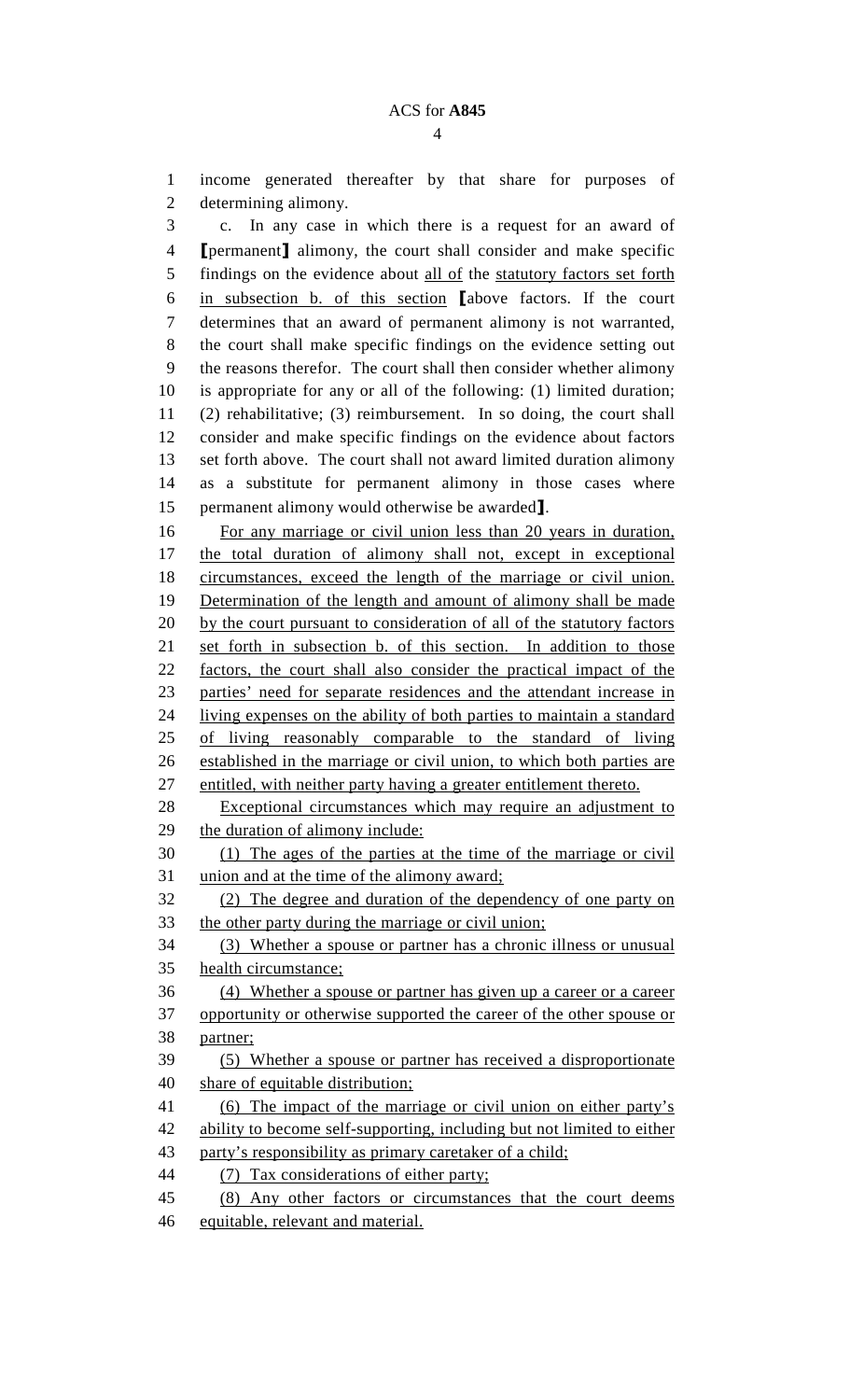5

1 An award of alimony for a limited duration may be modified 2 based either upon changed circumstances, or upon the 3 nonoccurrence of circumstances that the court found would occur at 4 the time of the award. The court may modify the amount of such an 5 award, but shall not modify the length of the term except in unusual 6 circumstances.

7 In determining the length of the term, the court shall consider the 8 length of time it would reasonably take for the recipient to improve 9 his or her earning capacity to a level where limited duration 10 alimony is no longer appropriate.

11 d. Rehabilitative alimony shall be awarded based upon a plan 12 in which the payee shows the scope of rehabilitation, the steps to be 13 taken, and the time frame, including a period of employment during 14 which rehabilitation will occur. An award of rehabilitative alimony 15 may be modified based either upon changed circumstances, or upon 16 the nonoccurrence of circumstances that the court found would 17 occur at the time of the rehabilitative award.

18 This section is not intended to preclude a court from modifying 19 **[permanent]** alimony awards based upon the law.

20 e. Reimbursement alimony may be awarded under 21 circumstances in which one party supported the other through an 22 advanced education, anticipating participation in the fruits of the 23 earning capacity generated by that education. An award of 24 reimbursement alimony shall not be modified for any reason.

25 f. Except as provided in subsection i., nothing in this section 26 shall be construed to limit the court's authority to award 27 **[permanent]** open durational alimony, limited duration alimony, 28 rehabilitative alimony or reimbursement alimony, separately or in 29 any combination, as warranted by the circumstances of the parties 30 and the nature of the case.

31 g. In all actions for divorce or dissolution other than those 32 where judgment is granted solely on the ground of separation the 33 court may consider also the proofs made in establishing such 34 ground in determining an amount of alimony or maintenance that is 35 fit, reasonable and just. In all actions for divorce, dissolution of 36 civil union, divorce from bed and board, or legal separation from a 37 partner in a civil union couple where judgment is granted on the 38 ground of institutionalization for mental illness the court may 39 consider the possible burden upon the taxpayers of the State as well 40 as the ability of the party to pay in determining an amount of 41 maintenance to be awarded.

42 h. Except as provided in this subsection, in all actions where a 43 judgment of divorce, dissolution of civil union, divorce from bed 44 and board or legal separation from a partner in a civil union couple 45 is entered the court may make such award or awards to the parties, 46 in addition to alimony and maintenance, to effectuate an equitable 47 distribution of the property, both real and personal, which was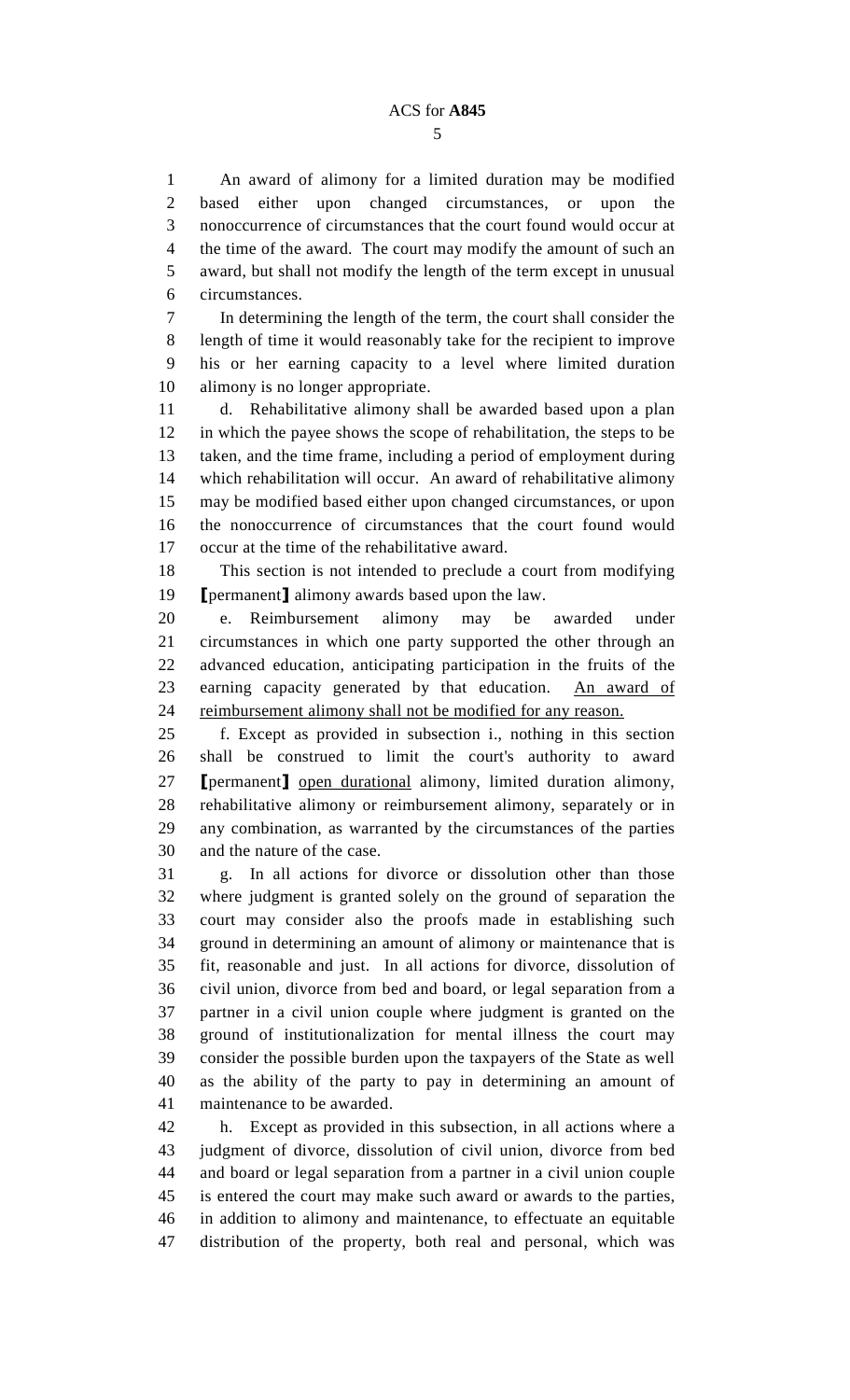6

1 legally and beneficially acquired by them or either of them during 2 the marriage or civil union. However, all such property, real, 3 personal or otherwise, legally or beneficially acquired during the 4 marriage or civil union by either party by way of gift, devise, or 5 intestate succession shall not be subject to equitable distribution, 6 except that interspousal gifts or gifts between partners in a civil 7 union couple shall be subject to equitable distribution. The court 8 may not make an award concerning the equitable distribution of 9 property on behalf of a party convicted of an attempt or conspiracy 10 to murder the other party.

11 i. No person convicted of Murder, N.J.S.2C:11-3; 12 Manslaughter, N.J.S.2C:11-4; Criminal Homicide, N.J.S.2C:11-2; 13 Aggravated Assault, under subsection b. of N.J.S.2C:12-1; or a 14 substantially similar offense under the laws of another jurisdiction, 15 may receive alimony if: (1) the crime results in death or serious 16 bodily injury, as defined in subsection b. of N.J.S.2C:11-1, to a 17 family member of a divorcing party; and (2) the crime was 18 committed after the marriage or civil union. A person convicted of 19 an attempt or conspiracy to commit murder may not receive 20 alimony from the person who was the intended victim of the 21 attempt or conspiracy. Nothing in this subsection shall be 22 construed to limit the authority of the court to deny alimony for 23 other bad acts.

24 As used in this subsection:

25 "Family member" means a spouse, child, parent, sibling, aunt, 26 uncle, niece, nephew, first cousin, grandparent, grandchild, father-27 in-law, mother-in-law, son-in-law, daughter-in-law, stepparent, 28 stepchild, stepbrother, stepsister, half brother, or half sister, whether 29 the individual is related by blood, marriage or civil union, or 30 adoption.

31 j. Alimony may be modified or terminated upon the 32 prospective or actual retirement of the obligor.

33 (1) There shall be a rebuttable presumption that alimony shall 34 terminate upon the obligor spouse or partner attaining full 35 retirement age, except that any arrearages that have accrued prior to 36 the termination date shall not be vacated or annulled. The court may 37 set a different alimony termination date for good cause shown based 38 on specific written findings of fact and conclusions of law.

39 The rebuttable presumption may be overcome if, upon 40 consideration of the following factors and for good cause shown, 41 the court determines that alimony should continue:

42 (a) The ages of the parties at the time of the application for 43 retirement;

44 (b) The ages of the parties at the time of the marriage or civil 45 union and their ages at the time of entry of the alimony award;

46 (c) The degree and duration of the economic dependency of the 47 recipient upon the payor during the marriage or civil union;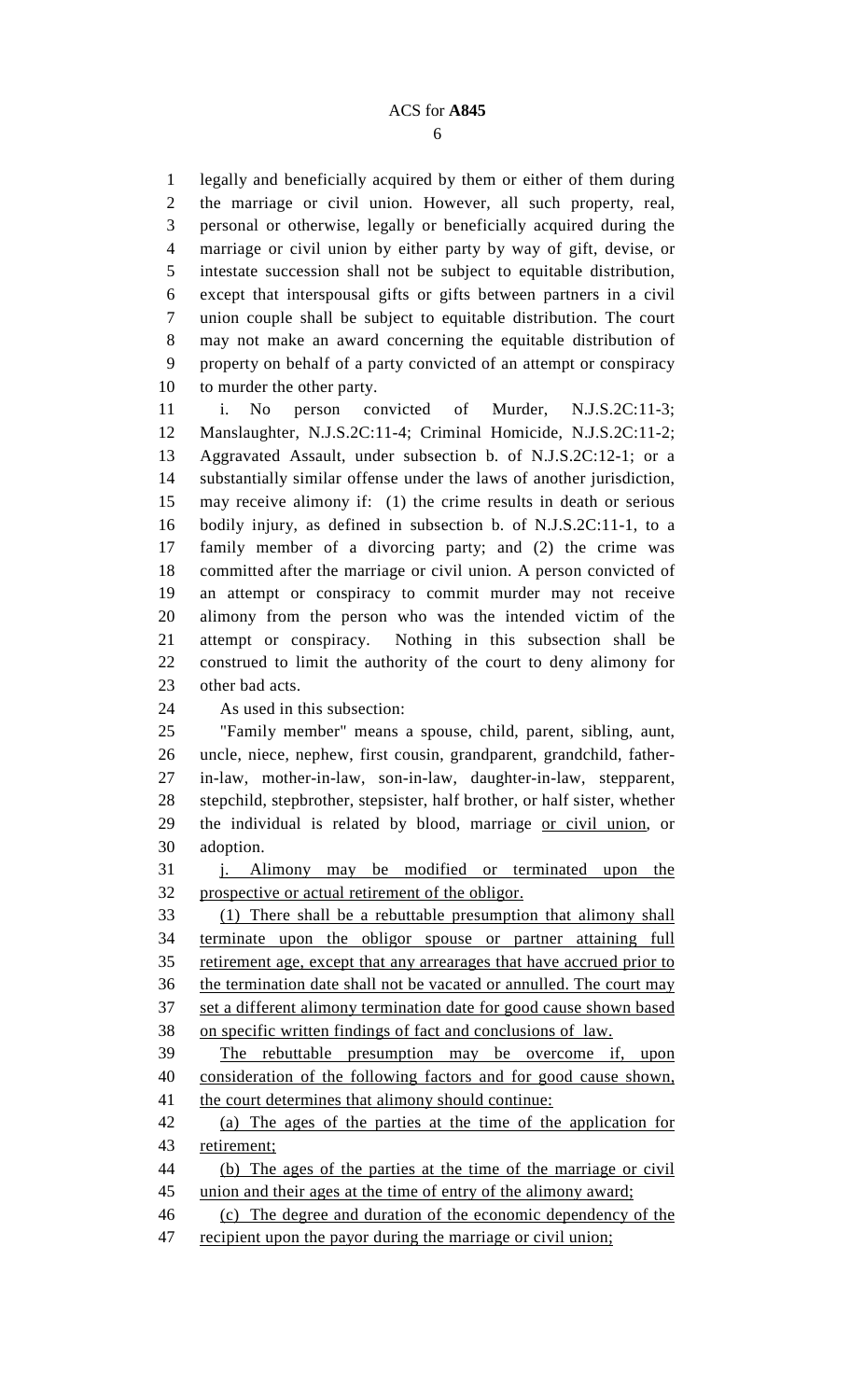1 (d) Whether the recipient has foregone or relinquished or 2 otherwise sacrificed claims, rights or property in exchange for a 3 more substantial or longer alimony award; 4 (e) The duration or amount of alimony already paid; 5 (f) The health of the parties at the time of the retirement 6 application; 7 (g) Assets of the parties at the time of the retirement 8 application; 9 (h) Whether the recipient has reached full retirement age as 10 defined in this section; 11 (i) Sources of income, both earned and unearned, of the parties; 12 (j) The ability of the recipient to have saved adequately for 13 retirement; and 14 (k) Any other factors that the court may deem relevant. 15 If the court determines, for good cause shown based on specific 16 written findings of fact and conclusions of law, that the 17 presumption has been overcome, then the court shall apply the 18 alimony factors as set forth in subsection b. of this section to the 19 parties' current circumstances in order to determine whether 20 modification or termination of alimony is appropriate. If the obligor 21 intends to retire but has not yet retired, the court shall establish the 22 conditions under which the modification or termination of alimony 23 will be effective. 24 (2) Where the obligor seeks to retire prior to attaining the full 25 retirement age as defined in this section, the obligor shall have the 26 burden of demonstrating by a preponderance of the evidence that 27 the prospective or actual retirement is reasonable and made in good 28 faith. Both the obligor's application to the court for modification or 29 termination of alimony and the obligee's response to the application 30 shall be accompanied by current Case Information Statements or 31 other relevant documents as required by the Rules of Court, as well 32 as the Case Information Statements or other documents from the 33 date of entry of the original alimony award and from the date of any 34 subsequent modification. 35 In order to determine whether the obligor has met the burden of 36 demonstrating that the obligor's prospective or actual retirement is 37 reasonable and made in good faith, the court shall consider the 38 following factors: 39 (a) The age and health of the parties at the time of the 40 application; 41 (b) The obligor's field of employment and the generally 42 accepted age of retirement for those in that field; 43 (c) The age when the obligor becomes eligible for retirement at 44 the obligor's place of employment, including mandatory retirement 45 dates or the dates upon which continued employment would no 46 longer increase retirement benefits;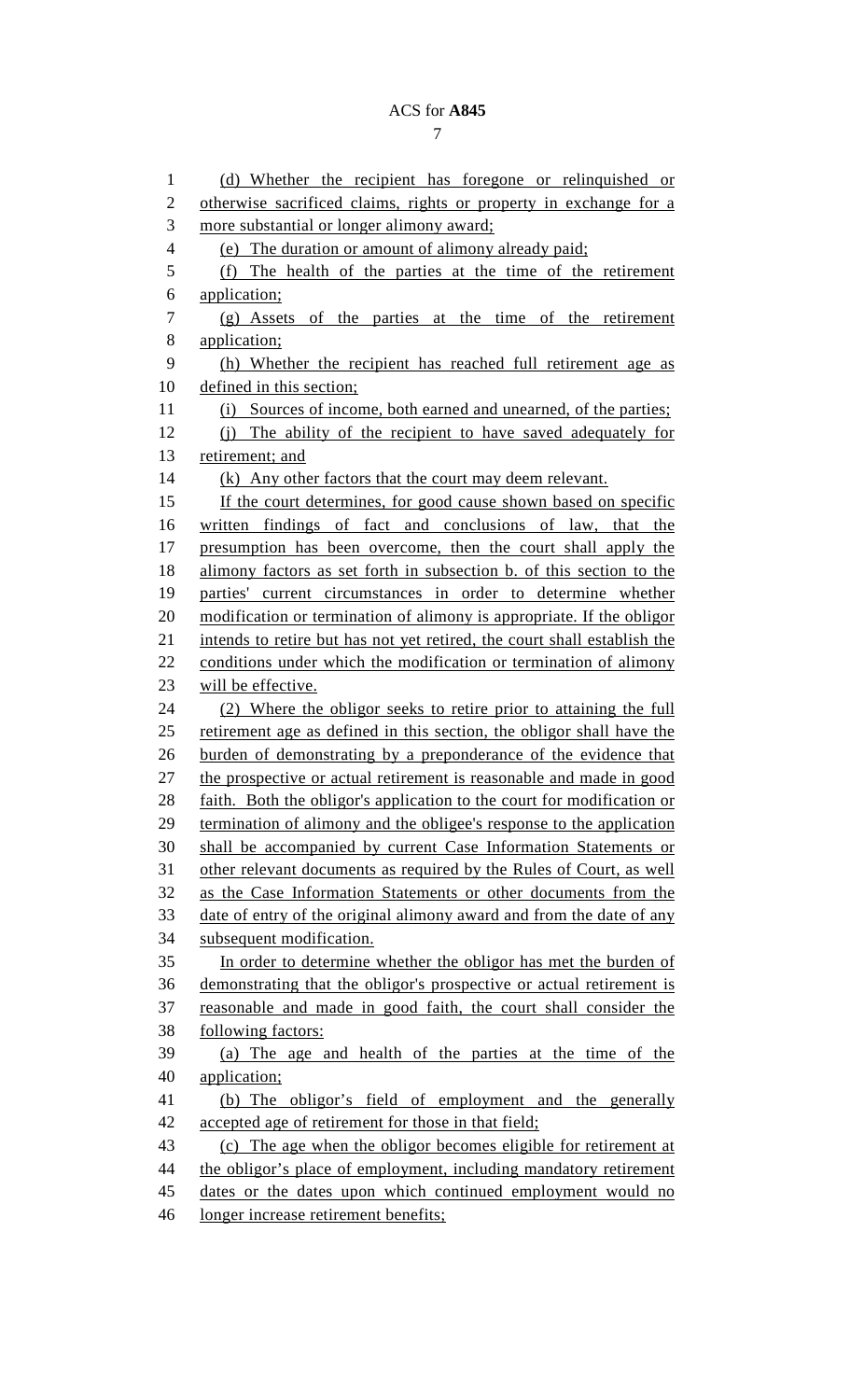8

1 (d) The obligor's motives in retiring, including any pressures to 2 retire applied by the obligor's employer or incentive plans offered 3 by the obligor's employer; 4 (e) The reasonable expectations of the parties regarding 5 retirement during the marriage or civil union and at the time of the 6 divorce or dissolution; 7 (f) The ability of the obligor to maintain support payments 8 following retirement, including whether the obligor will continue to 9 be employed part-time or work reduced hours; 10 (g) The obligee's level of financial independence and the 11 financial impact of the obligor's retirement upon the obligee; and 12 (h) Any other relevant factors affecting the obligor's decision to 13 retire and the parties' respective financial positions. 14 If the obligor intends to retire but has not yet retired, the court 15 shall establish the conditions under which the modification or 16 termination of alimony will be effective. 17 (3) When a retirement application is filed in cases in which 18 there is an existing final alimony order or enforceable written 19 agreement established prior to the effective date of this act, the 20 obligor's reaching full retirement age as defined in this section shall 21 be deemed a good faith retirement age. Upon application by the 22 obligor to modify or terminate alimony, both the obligor's 23 application to the court for modification or termination of alimony 24 and the obligee's response to the application shall be accompanied 25 by current Case Information Statements or other relevant documents 26 as required by the Rules of Court, as well as the Case Information 27 Statements or other documents from the date of entry of the original 28 alimony award and from the date of any subsequent modification. 29 In making its determination, the court shall consider the ability of 30 the obligee to have saved adequately for retirement as well as the 31 following factors in order to determine whether the obligor, by a 32 preponderance of the evidence, has demonstrated that modification 33 or termination of alimony is appropriate: 34 (a) The age and health of the parties at the time of the 35 application; 36 (b) The obligor's field of employment and the generally 37 accepted age of retirement for those in that field; 38 (c) The age when the obligor becomes eligible for retirement at 39 the obligor's place of employment, including mandatory retirement 40 dates or the dates upon which continued employment would no 41 longer increase retirement benefits; 42 (d) The obligor's motives in retiring, including any pressures to 43 retire applied by the obligor's employer or incentive plans offered 44 by the obligor's employer; 45 (e) The reasonable expectations of the parties regarding 46 retirement during the marriage or civil union and at the time of the 47 divorce or dissolution;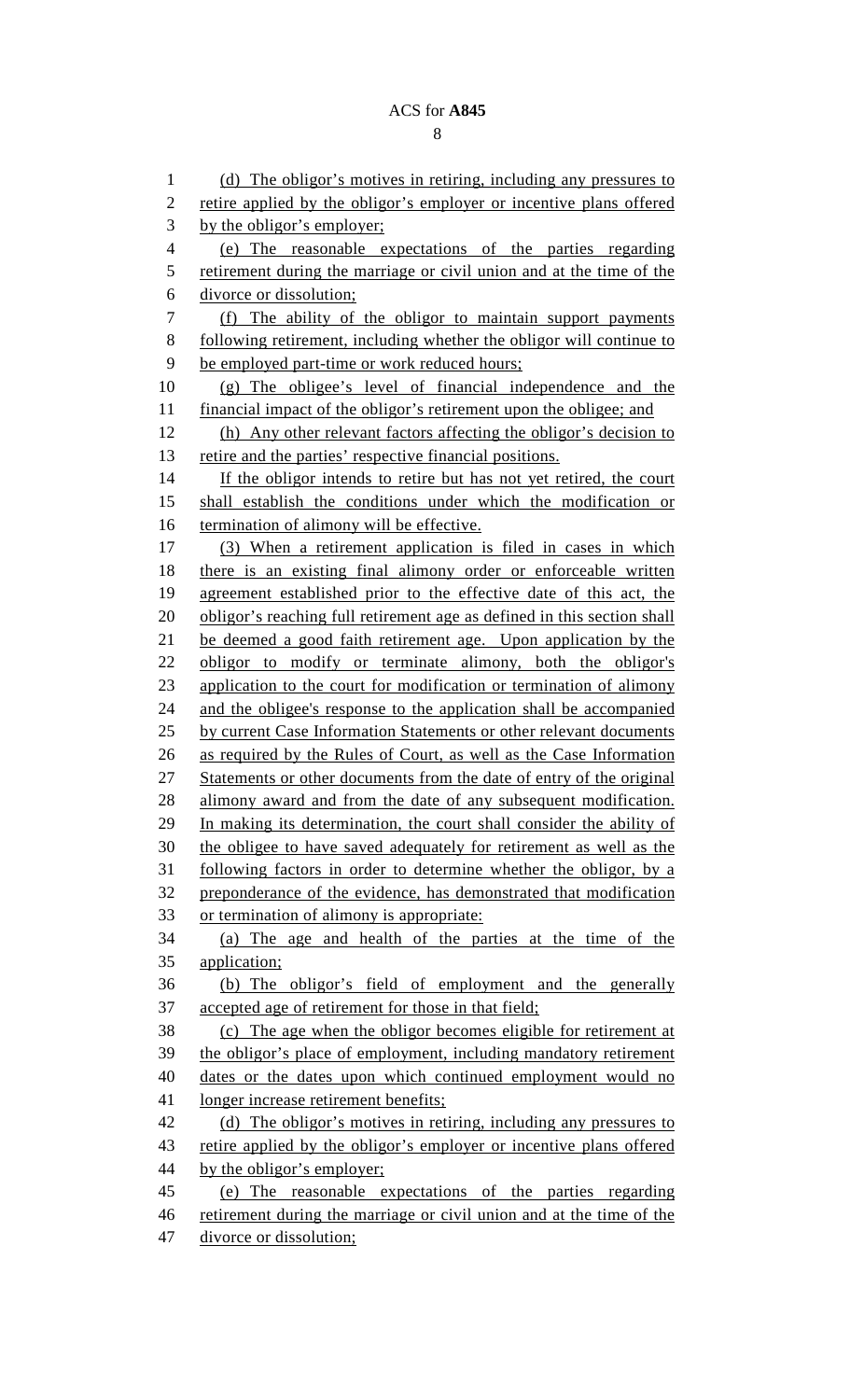$\mathbf Q$ 

1 (f) The ability of the obligor to maintain support payments 2 following retirement, including whether the obligor will continue to 3 be employed part-time or work reduced hours; 4 (g) The obligee's level of financial independence and the 5 financial impact of the obligor's retirement upon the obligee; and 6 (h) Any other relevant factors affecting the parties' respective 7 financial positions. 8 (4) The assets distributed between the parties at the time of the 9 entry of a final order of divorce or dissolution of a civil union shall 10 not be considered by the court for purposes of determining the 11 obligor's ability to pay alimony following retirement. 12 k. When a non-self-employed party seeks modification of 13 alimony, the court shall consider the following factors: 14 (1) The reasons for any loss of income; 15 (2) Under circumstances where there has been a loss of 16 employment, the obligor's documented efforts to obtain 17 replacement employment or to pursue an alternative occupation; 18 (3) Under circumstances where there has been a loss of 19 employment, whether the obligor is making a good faith effort to 20 find remunerative employment at any level and in any field; 21 (4) The income of the obligee; the obligee's circumstances; and 22 the obligee's reasonable efforts to obtain employment in view of 23 those circumstances and existing opportunities; 24 (5) The impact of the parties' health on their ability to obtain 25 employment; 26 (6) Any severance compensation or award made in connection 27 with any loss of employment; 28 (7) Any changes in the respective financial circumstances of the 29 parties that have occurred since the date of the order from which 30 modification is sought; 31 (8) The reasons for any change in either party's financial 32 circumstances since the date of the order from which modification 33 is sought, including, but not limited to, assessment of the extent to 34 which either party's financial circumstances at the time of the 35 application are attributable to enhanced earnings or financial 36 benefits received from any source since the date of the order; 37 (9) Whether a temporary remedy should be fashioned to provide 38 adjustment of the support award from which modification is sought, 39 and the terms of any such adjustment, pending continuing 40 employment investigations by the unemployed spouse or partner; 41 and 42 (10) Any other factor the court deems relevant to fairly and 43 equitably decide the application. 44 Under circumstances where the changed circumstances arise 45 from the loss of employment, the length of time a party has been 46 involuntarily unemployed or has had an involuntary reduction in 47 income shall not be the only factor considered by the court when an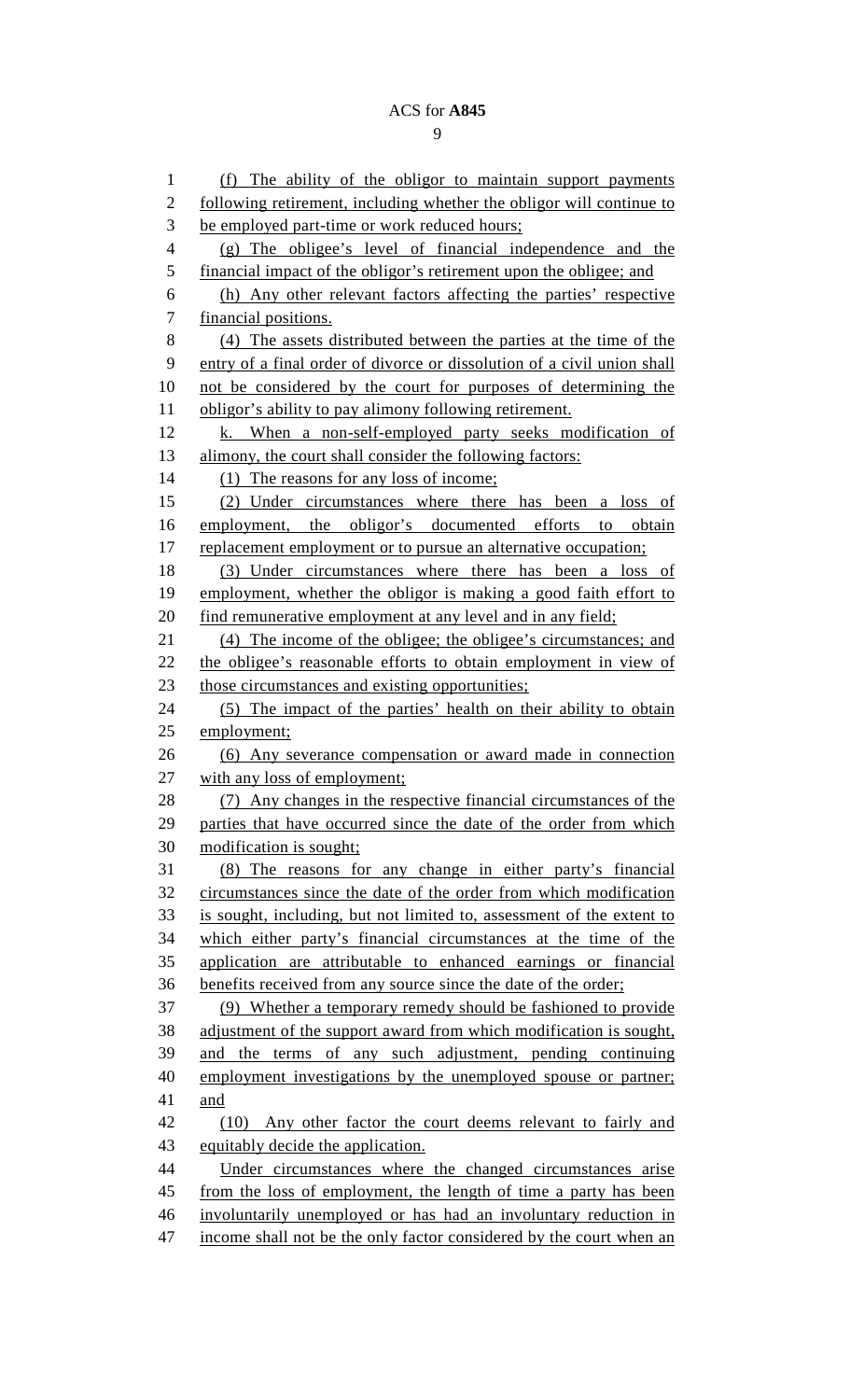10

1 application is filed by a non-self-employed party to reduce alimony 2 because of involuntary loss of employment. The court shall 3 determine the application based upon all of the enumerated factors, 4 however, no application shall be filed until a party has been 5 unemployed, or has not been able to return to or attain employment 6 at prior income levels, or both, for a period of 90 days. The court 7 shall have discretion to make any relief granted retroactive to the 8 date of the loss of employment or reduction of income. 9 1. When a self-employed party seeks modification of alimony 10 because of an involuntary reduction in income since the date of the 11 order from which modification is sought, then that party's 12 application for relief must include an analysis that sets forth the 13 economic and non-economic benefits the party receives from the 14 business, and which compares these economic and non-economic 15 benefits to those that were in existence at the time of the entry of 16 the order. 17 m. When assessing a temporary remedy, the court may 18 temporarily suspend support, or reduce support on terms; direct that 19 support be paid in some amount from assets pending further 20 proceedings; direct a periodic review; or enter any other order the 21 court finds appropriate to assure fairness and equity to both parties. 22 n. Alimony may be suspended or terminated if the payee 23 cohabits with another person. Cohabitation involves a mutually 24 supportive, intimate personal relationship in which a couple has 25 undertaken duties and privileges that are commonly associated with 26 marriage or civil union but does not necessarily maintain a single 27 common household. 28 When assessing whether cohabitation is occurring, the court shall 29 consider the following: 30 (1) Intertwined finances such as joint bank accounts and other 31 joint holdings or liabilities; 32 (2) Sharing or joint responsibility for living expenses; 33 (3) Recognition of the relationship in the couple's social and 34 family circle; 35 (4) Living together, the frequency of contact, the duration of the 36 relationship, and other indicia of a mutually supportive intimate 37 personal relationship; 38 (5) Sharing household chores; 39 (6) Whether the recipient of alimony has received an 40 enforceable promise of support from another person within the 41 meaning of subsection h. of R.S.25:1-5; and 42 (7) All other relevant evidence. 43 In evaluating whether cohabitation is occurring and whether 44 alimony should be suspended or terminated, the court shall also 45 consider the length of the relationship. A court may not find an 46 absence of cohabitation solely on grounds that the couple does not 47 live together on a full-time basis.